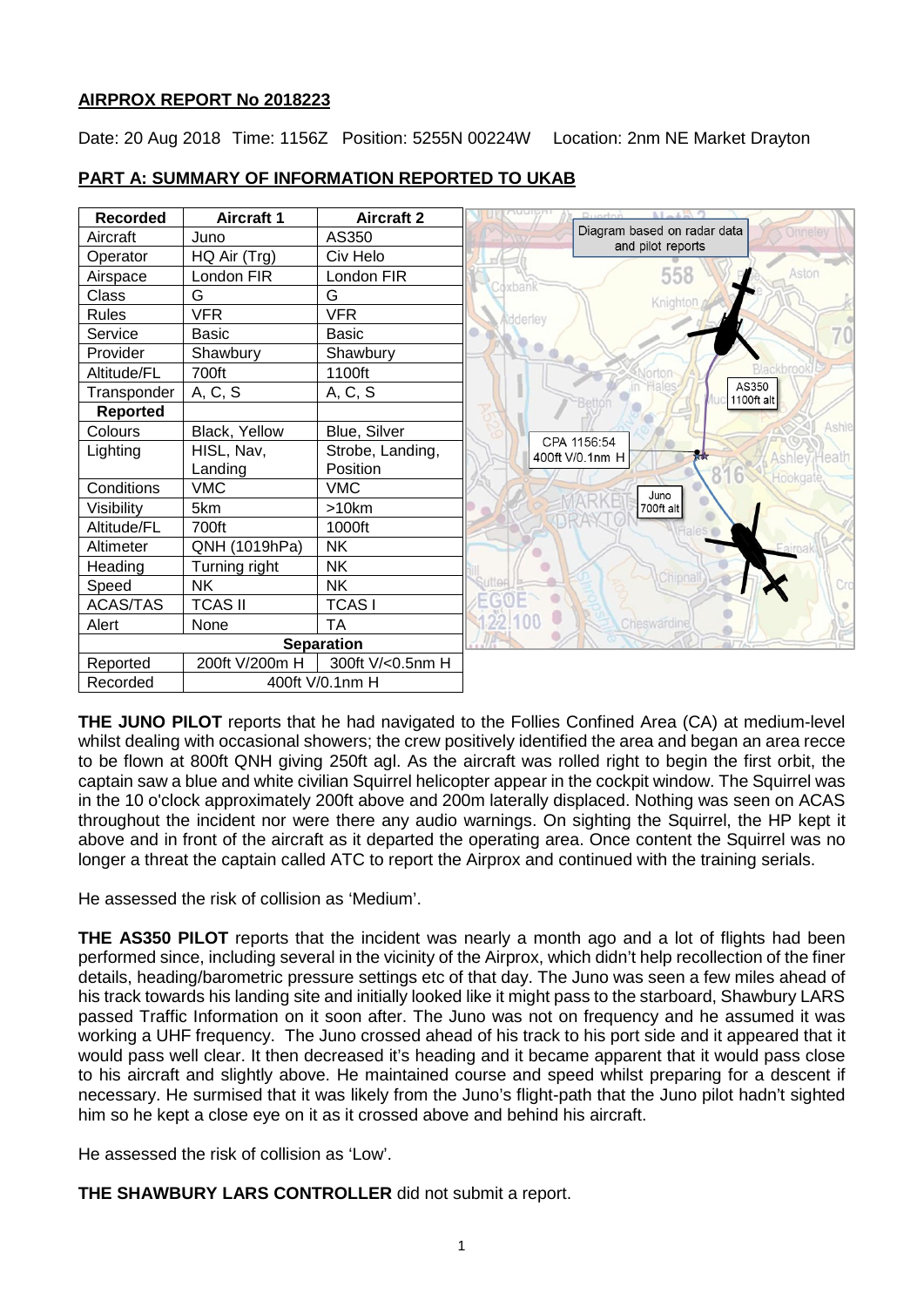**THE SHAWBURY APPROACH CONTROLLER** reports that he was speaking to 2 aircraft in the radar training circuit at Shawbury whilst also working 2 aircraft on the Low-Level frequency. The LARS controller informed him that he had a Squirrel on Radar at 1000ft in the LFA routing to a private site near Market Drayton. The LARS controller had not yet identified the aircraft but believed it could be a faint non-squawking return to the north of a Juno near Follies. As the contact believed to be the AS350 tracked south, the LARS controller called the Juno to the AS350 pilot; the AS350 pilot then reported visual with the Juno. At the same time, the Approach controller transmitted to the Juno operating at Follies "Traffic believed to be you has traffic north half a mile tracking south, believed to be a Squirrel, visual with you". The AS350's allocated squawk then appeared on the radar screen. After the two tracks had diverged, the Juno declared an Airprox with a Squirrel on the Low-Level frequency.

He perceived the severity of the incident as 'Low'.

**THE SHAWBURY SUPERVISOR** reports that he did not witness the incident. He believes the controllers did everything that he would expect regarding passing Traffic Information, especially as neither the Juno or the Squirrel was positively identified, and both were under a Basic Service (BS). After listening to the RT recordings both pilots did report visual with the other aircraft.

#### **Factual Background**

The weather at Shawbury was recorded as follows:

METAR EGOS 201150Z 24010KT 9999 FEW023 SCT035 BKN060 21/16 Q1019 BLU NOSIG

#### **Analysis and Investigation**

#### **Military ATM**

The Juno was conducting confined area training to a local site and was completing a recce of the area prior to landing. The Juno was in receipt of a Basic Service on the Shawbury Low-Level frequency which was bandboxed with the Shawbury Approach task. The Squirrel was on a transit flight from Barton to a private site near Market Drayton and was receiving a Basic Service from Shawbury Zone. The Squirrel had requested a Traffic Service, but Shawbury Zone were unable to identify the Squirrel either via a Squawk or a positive radar return.

Shortly before the incident occurred, the Shawbury Zone controller, aware that the Juno was operating in the Market Drayton area, informed the Shawbury Approach controller about the Squirrel. Although still not positively identified, there was a faint primary radar return which the Zone Controller (correctly) believed to be the Squirrel. Aware of the potential confliction, the Shawbury Zone controller passed Traffic Information to the Squirrel and shortly afterwards the Shawbury Approach Controller passed Traffic Information to the Juno.

Figures 1-2 show the positions of the Juno and Squirrel at relevant times in the lead up to and during the Airprox. The screen shots are taken from a replay using the Clee Hill Radar, which is not utilised by RAF Shawbury, therefore is not representative of the picture available to the controllers.

Figure one, timed at 1156:04, was the point at which Traffic Information was passed to the Squirrel. As the Squirrel was not formally identified this was passed as 'traffic believed to be you'. The Squirrel thanked the controller for the Traffic Information but did not report visual.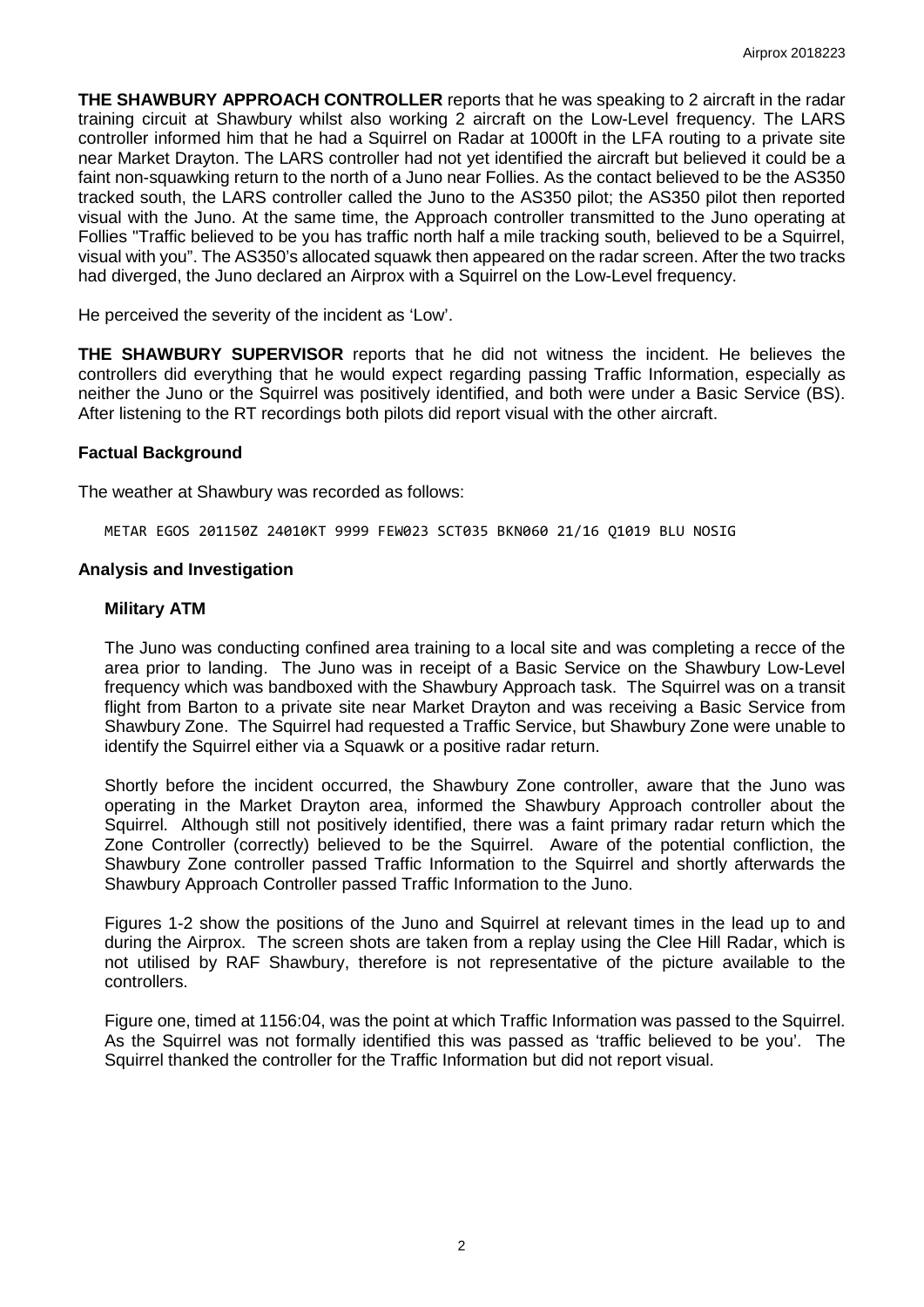

Traffic Information was passed to the Juno some 43 seconds later although the Juno did not report visual with the squirrel until CPA, which occurred some 9 seconds later. CPA was recorded as 0.1nm and 400ft indicated.

Although neither the Squirrel nor Juno were formally identified by their respective controllers there was sufficient liaison between the two controllers to allow them to pass Traffic Information to their aircraft and thus discharged their duties appropriately. Although the Juno pilot reported being visual only at CPA, the Squirrel pilot reported being visual with the Juno for 'a few' miles and prior to the Traffic Information passed by the Zone Controller.

# **UKAB Secretariat**

The Juno and AS350 pilots shared an equal responsibility for collision avoidance and not to operate in such proximity to other aircraft as to create a collision hazard<sup>[1](#page-2-0)</sup>. If the incident geometry is considered as converging then the Juno pilot was required to give way to the  $AS350<sup>2</sup>$  $AS350<sup>2</sup>$  $AS350<sup>2</sup>$ .

#### **Comments**

# **HQ Air Training**

A number of barriers were available to prevent this Airprox; however, some proved only partially effective. It is also important to note that the opening sentence of the AS350 narrative suggests the pilot had some difficulty in recalling the details of the event. The AS350 pilot also states that the Juno was expected to pass 'slightly above' and then 'crossed above' their aircraft which is contrary to the ATM trace and the Juno pilot's account. It is entirely possible that the AS350 pilot is recalling a different event.

The AS350 pilot is commended for seeking a Traffic Service from Shawbury. Unfortunately, this was unavailable because the AS350 couldn't be positively identified by the Shawbury LARS controller - believed to be due to the AS350 being below Shawbury's radar cover. Both aircraft received and acknowledged Traffic Information on each other. The AS350 was passed TI, reported visual at 3nm, and continued to progress towards the point where the Juno pilot declared an Airprox. The Juno only received TI 7 seconds before CPA and reported visual 2 seconds after CPA.

l

<span id="page-2-0"></span><sup>1</sup> SERA.3205 Proximity.

<span id="page-2-1"></span><sup>2</sup> SERA.3210 Right-of-way (c)(2) Converging.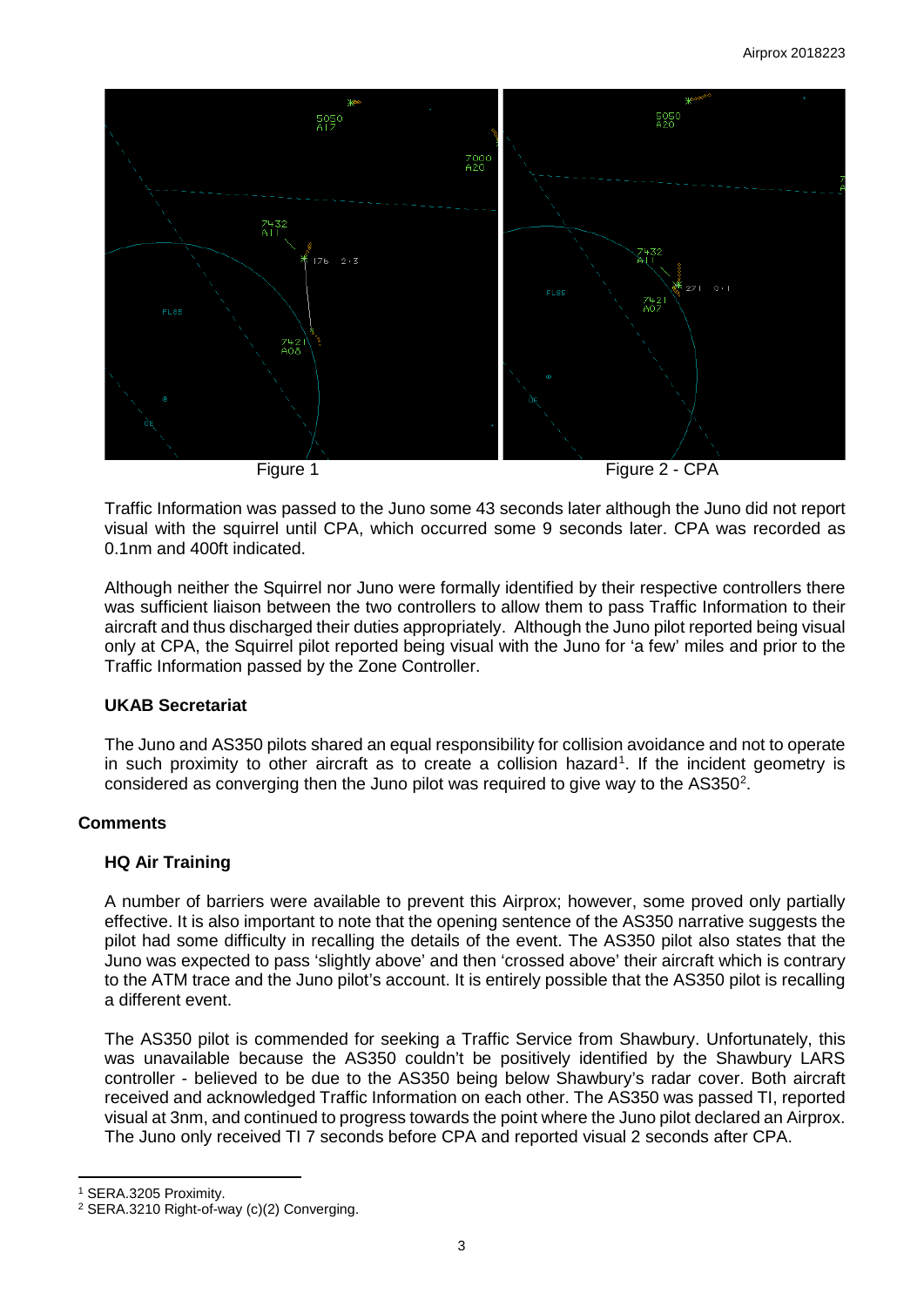Both aircraft were fitted with TCAS and the Clee Hill radar replay shows that both aircraft were squawking. The Juno pilot states that nothing was seen on their TCAS throughout the incident and there was no audio warning. So, although TCAS was fully available, it proved ineffective for the Juno pilot for unknown reasons. In the case of the AS350, TCAS effectiveness cannot be assessed. This led to lookout being the last barrier available to the Juno crew and it is unfortunate that due to the task being undertaken 'attention was focussed on the ground'. As the AS350 reported letting down shortly after CPA it is also possible that its pilot's attention was divided between the Juno and on identifying their own landing site. No avoiding action was taken by the Juno pilot as 'once visual, the flight paths of the aircraft caused a natural deconfliction'. The AS350 pilot states that course and speed were maintained.

In the absence of any available barrier during the planning stage, this incident provides a reminder that TCAS and EC cannot be relied upon in isolation as a means of deconfliction. A good lookout combined with timely and effective avoiding action remains paramount, especially in busy Class G airspace.

### **Summary**

An Airprox was reported when a Juno and an AS350 flew into proximity at 1156hrs on Monday 20<sup>th</sup> August 2018. Both pilots were operating under VFR in VMC, the Juno pilot in receipt of a Basic Service from Shawbury Approach and the AS350 pilot in receipt of a Basic Service from Shawbury LARS.

# **PART B: SUMMARY OF THE BOARD'S DISCUSSIONS**

Information available consisted of reports from the pilots of both aircraft, transcripts of the relevant RT frequencies, radar photographs/video recordings, reports from the air traffic controllers involved and reports from the appropriate ATC and operating authorities.

The Board began by looking at the actions of the AS350 pilot. Given the mismatch between his description of the Juno flying above him and the radar replay showing it was below by 400ft, the Board concluded that his recollection was probably of a different incident. As such, although they agreed that he had tried to recall as much as he could, they could not rely on his report for specific details. Notwithstanding, the Board acknowledged that he had tried to obtain a Traffic Service but that this had been reduced to a Basic Service due to the intermittent nature of the AS350's radar track. Some members wondered whether he could have flown at a higher altitude to increase his radar conspicuity, especially since he was visual with the Juno orbiting. Others opined that he may have been reducing his altitude in preparation for landing at his destination site and so would be reluctant to fly higher. Irrespective, given that he had received Traffic Information and was visual with the Juno, the Board wondered why he had continued to track towards it when he could have slowed down or positively altered his track. Some members thought he may have been focused on setting up his approach to his landing site, although it was equally possible that he considered the achieved 400ft vertical and 0.1nm horizontal separation as adequate.

The Board then turned to the actions of the Juno crew. They agreed that their attention was likely focused on the ground and that, when they saw the AS350 late following Traffic Information from Shawbury, this may have startled them, especially because they had not received a TCAS warning and were relying on lookout. As a result, their estimation of the resultant vertical separation was closer than was the case.

The Board then turned to the actions of the Shawbury controllers. They agreed that, with both aircraft contacts appearing intermittently, the controllers had done well to identify the conflict and pass Traffic Information to both aircraft, especially given that both were under only a Basic Service at the time.

The Board then considered the cause and risk. Noting that the AS350 pilot had received TI and was visual with the orbiting Juno, and that the Juno pilot had no SA until the Shawbury controller had passed TI, they agreed that the practical onus for ensuring sufficient separation lay with the AS350 pilot. Some